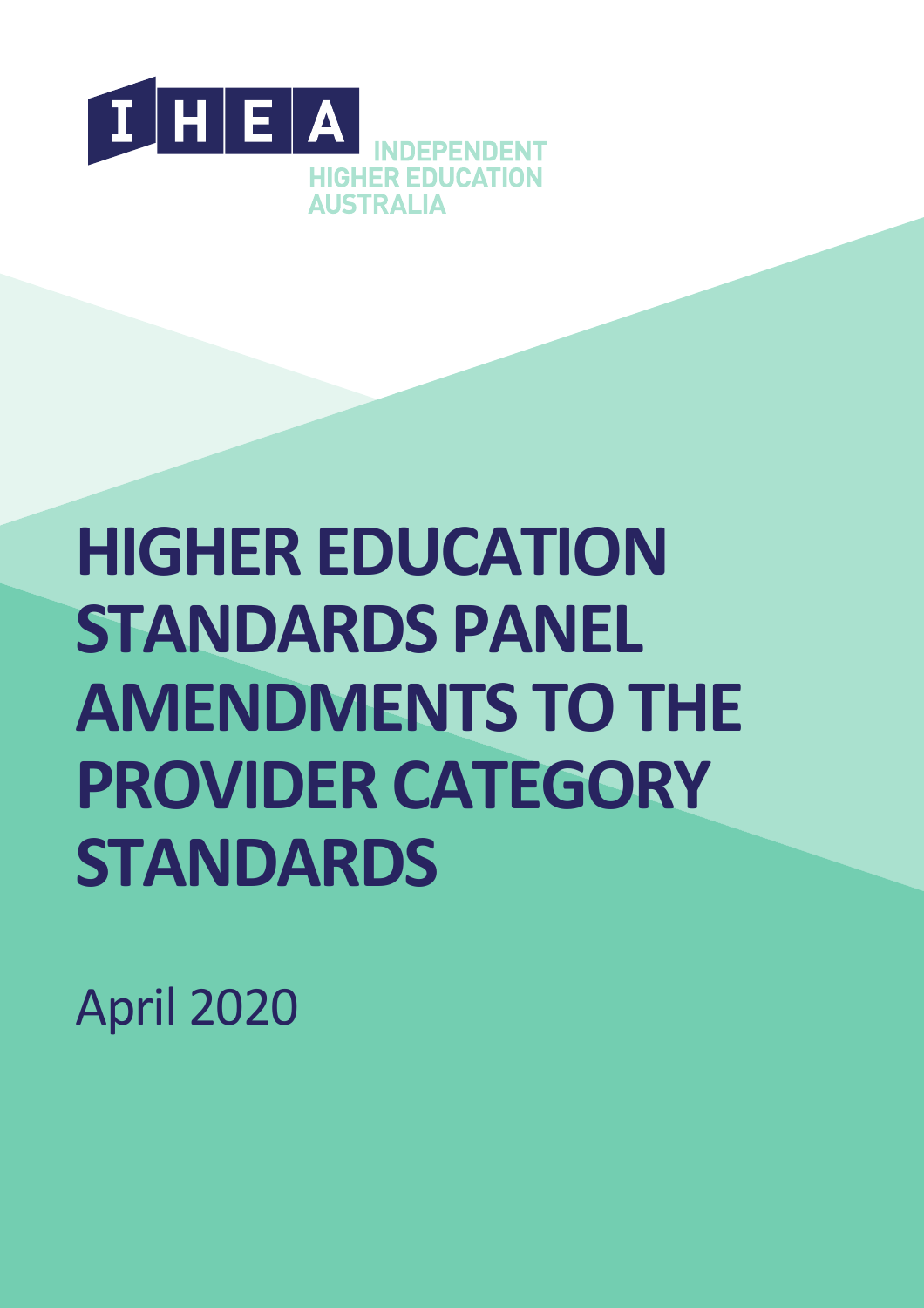

# Submission to: Higher Education Standards Panel Response to: Amending the Higher Education Standards Framework: Provider Category Standards

# IHEA's Response to Amendments to the Provider Category Standards Proposed by the Higher Education Standards Panel

## Executive Summary

IHEA largely supports the amendments to the Provider Category Standards proposed by the HESP. In particular, our members support the creation of the college category for non-university providers that are recognised for providing a quality education and have a solid track record of compliance and excellence in higher education. Under the current categories, these institutions, often with a long history of higher education provision, were unable to have their quality and maturity recognised unless they were seeking to transition to the Australian University category.

IHEA supports the intent for the outcomes of the Provider Categories Review that:

"…the structures set in place for Australia's higher education sector enable, rather than impede, innovation while also maintaining a high expectation of quality..." $^\mathsf{1}$ 

"[The current] university-centred mindset will need to shift if Australia is to meet its future workforce demands and economic potential. As such, the tertiary pathway perspective for students needs to be reframed."<sup>2</sup>

There are, however, two primary areas of concern with the amendments for IHEA, the University College Category and proposals for greenfield universities. The drafting of the amendments in these areas potentially inhibit these objectives being met.

## The University College (UC) Category

IHEA welcomed the announcement by Minister Tehan that the government would accept all recommendations of the Coaldrake Review, with a simple amendment to rename the proposed National Institute of Higher Education category as the University College category.

IHEA has long advocated the principle of needing to recognise the quality of institutions granted Self-Accrediting Authority (SAA) in the current HEP cohort. The naming of this category as University Colleges reflected their similarity with the quality of universities - self-accrediting - and their differences as a college - not required to have comprehensive or high-level research accreditations.

We are concerned, however, that the proposed criteria for the University College category will go further than the Government proposed and subsequently limit the diversity and innovative capacity across the provider types.

<sup>1</sup> Professor Coaldrake, "What's in a Name? Review of the Higher Education Provider Category Standards Final Report", October 2019, p. 10.

<sup>&</sup>lt;sup>2</sup> Professor Coaldrake, "What's in a Name? Review of the Higher Education Provider Category Standards Final Report", October 2019, p. 11.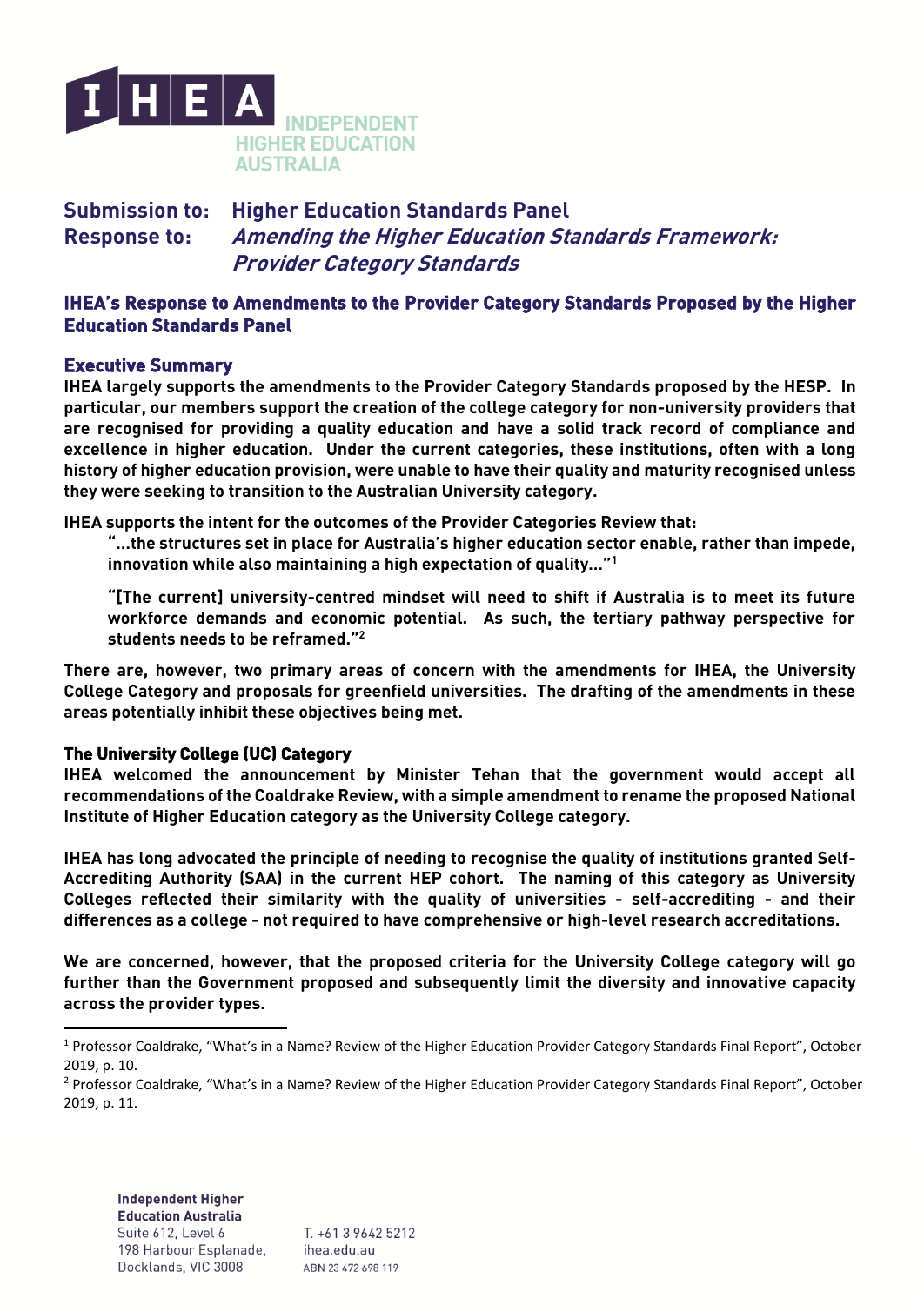IHEA supports the requirement proposed by Professor Coaldrake that University Colleges have industry links as reflective of modern higher education institutions preparing graduates for the workforce. We do not support the additional requirements proposed by the HESP that Colleges be required to demonstrate civic leadership and community engagement. Civic leadership and community engagement are valuable elements of Australian Universities, reflecting community expectation and investment in these institutions.

An important element of the Coaldrake Review and reform of the University College category was to remove the requirement that the category be transitional, enabling the College to be a destination category for a defined provider type. For some providers, the College category will continue to be transitional as they seek entry as an Australian University. For others, the College recognition will meet the aspirations of the provider.

IHEA supports the need for colleges seeking to become universities to meet the requirements of a university as a condition of entry, but that narrowing the differentiation between the categories will limit the flexibility, diversity and innovation of the Coaldrake reforms.

## Greenfield Universities

IHEA welcomes the recognition by Professor Coaldrake that a method for greenfield universities to enter the sector is required. The landscape of Australian higher education will evolve more rapidly in the future than previously. Continued globalisation, domestic fiscal pressures, new learning technologies and a changing industry and workforce will create a new set of learner demands. The Australian government estimates that 50% of jobs today require a degree qualification and that this will be a long-term pattern for the Australian economy.

Positioning Australian education within this environment requires frameworks that equip governments and education providers to ensure high quality, higher education can reach the whole Australian population and that Australian institutions are best able to meet learner demand.

IHEA supports the ability for greenfield institutions to enter the Australian Higher Education system. The complexities of enabling greenfield entrants, however, require significant further exploration and consideration by a range of stakeholders in the sector.

The current proposal of the HESP is for greenfield University Colleges, but not greenfield Universities. The effect of this is to potentially undermine the proposed University College category which recognises HEPs (HEIs) that have attained self-accrediting status. The HESP proposal risks a greenfield entrant:

- being granted entry to the UC category without SAA.
- retaining ongoing UC status without SAA if they do not attain entry to the Australian University category.
- being demoted or deregistered if they do not attain entry to the Australian University category, having operated for several years as a University College without SAA.

In the Australian context it is likely that greenfield universities might emerge through three main models:

- a) An established international education provider seeking to register as an Australian University
- b) Merger of existing Australian Universities to form a new entity
- c) A desire by government to establish a new University (public or private)

The capacity for self-accrediting status at the time of entry of providers in each of these models varies widely.

IHEA opposes a rigid requirement that greenfield universities must be mentored or sponsored by an already registered Australian University for the same reasons. We recognise there is considerable public utility in a requirement for existing universities to be consulted and for the regulator to assess quality, capacity and corporate history in the approval of greenfield university proposals. Whilst mentorship or sponsorship by an existing university may be suitable or desirable in the case of some proposals, the residual strength of a greenfield approval needs to allow diversity and flexibility. The absence of a suitable or willing sponsor within the existing Australian University cohort should not limit the capacity for Australia to complement its existing institutions through developing or attracting the innovative institutions of the future.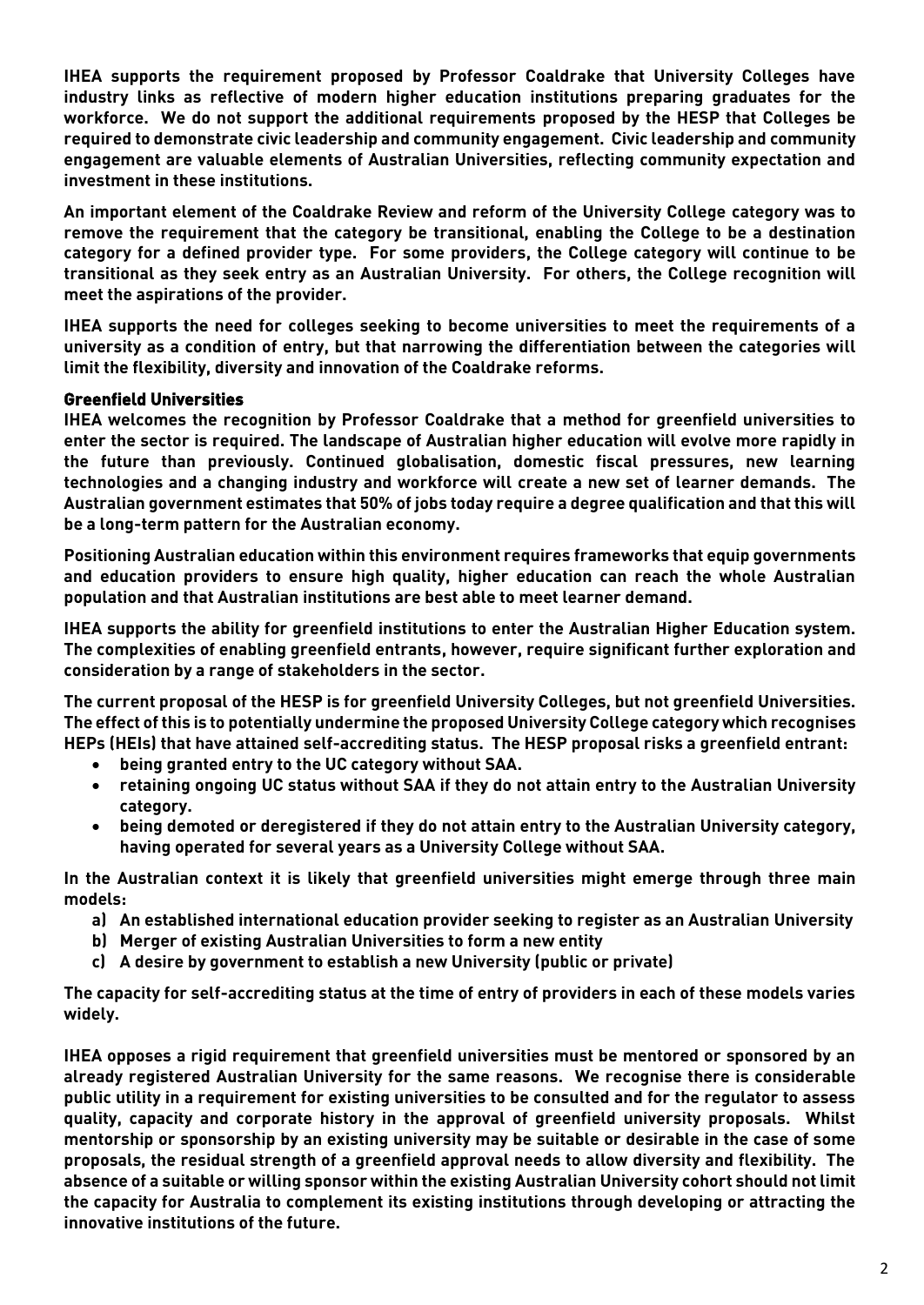More work is required to ensure that there is flexibility to create greenfield universities in the national interest, but without undermining the criteria of the University College or Australian University categories.

## Recommendation 1

## IHEA recommends that the amendments proposed by the HESP to allow greenfield University Colleges not be adopted to avoid undermining the integrity of the college or university categories

IHEA believes there should be provisions established through approved national protocols to allow for greenfield entrants to the University Category and that the development of agreed protocols will require further consultation and consideration. This work should be urgently undertaken, but should not delay the implementation of the new Category Standards as they apply to existing providers.

#### Recommendation 2

IHEA recommends that the Coaldrake recommendation that a method for the entry of greenfield universities be developed and considered separately from the implementation of the new Category Standards to enable the development of agreed national protocols for greenfield universities following further sector consultation and consideration of the issues.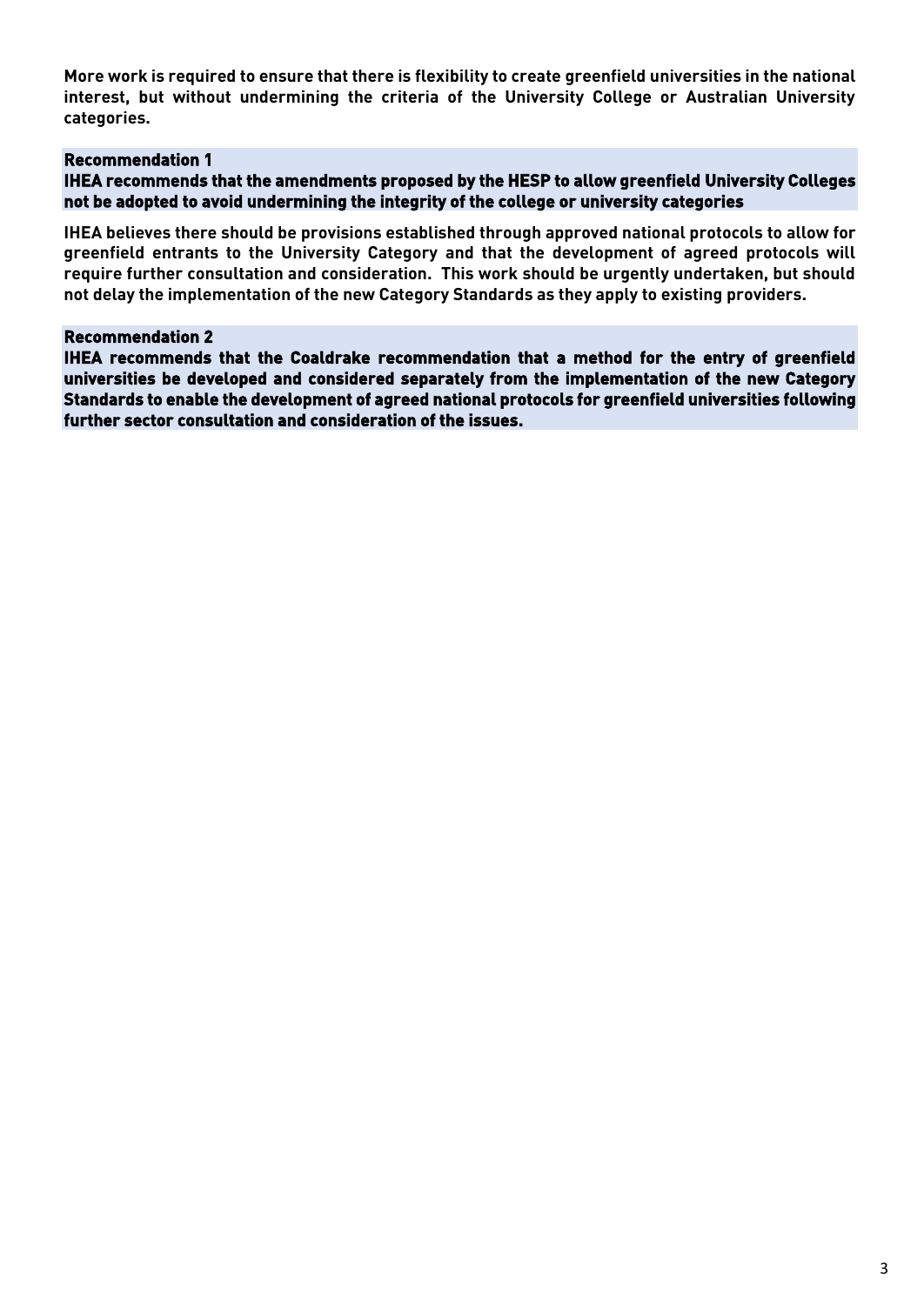# IHEA's Response to Questions Posed by the Higher Education Standards Panel

# 1. Amendments to the Provider Category Standards (Part B1)

#### Question 1: Does the revised description of an 'Institute of Higher Education' in Appendix C B1.1, provide sufficient clarity for providers seeking to enter the category?

IHEA supports the revised description of an 'Institute of Higher Education' which largely provides sufficient clarity for providers seeking to enter this category. Of importance to both new entrants and ongoing providers is that they continue to meet the Standards and this is informed by TEQSA guidance. For example, the requirements of "scholarship to inform teaching" can be interpreted differently. IHEA recommends that TEQSA release draft guidelines on the new categories in advance of their implementation to ensure providers are able to continue to meet the Standards.

#### Recommendation 3

IHEA recommends that TEQSA provides clear guidance on the interpretation and measurement of the requirements of the new Standards well in advance of their implementation to enable adequate preparation for changes to the Standards.

#### Question 2: Do you foresee any implementation issues in creating the new 'University College' category?

There are two main issues that IHEA can foresee with the implementation of the new University College category. The primary issue will be where providers are allocated on commencement of the new categories.

IHEA recommends that current University Colleges, having achieved the requirements of a current university category, be admitted to the new Australian University category. The current University College category is a university category, largely defined by the characteristics of an Australian University.

IHEA recommends that existing HEPS that have achieved SAA be admitted into the new University College category at implementation. The new college category as developed by Professor Coaldrake primarily recognises existing, and mature HEP's that have attained SAA.

#### Recommendation 4

IHEA recommends that existing University Colleges be admitted to the Australian University category and existing HEPs with SAA be admitted to the new University College category at the commencement of the new categories.

The other issue IHEA can foresee relates to the efficiency of transition to new categories and the expectations placed on providers. Sector consultation and publication of guidance by TEQSA on how the standards will be interpreted and transitioned should be undertaken well in advance of implementation.

#### Recommendation 5

IHEA recommends that TEQSA consult with all registered providers and publish guidance on interpretation and transition to the new Standards well in advance on their implementation.

#### Question 3: Are the requirements in the new 'University College' category in Appendix C B1.2 sufficiently clear and appropriate to uphold quality and facilitate institutional progression?

IHEA members believe that the requirements for the new University College category should remain as outlined by Professor Coaldrake for the draft National Institute of Higher Education category and agreed to by the Government. The HESP's proposed amendments substantially amend the new category to include the university requirements to demonstrate strong civic leadership and community engagement. IHEA does not support this inclusion.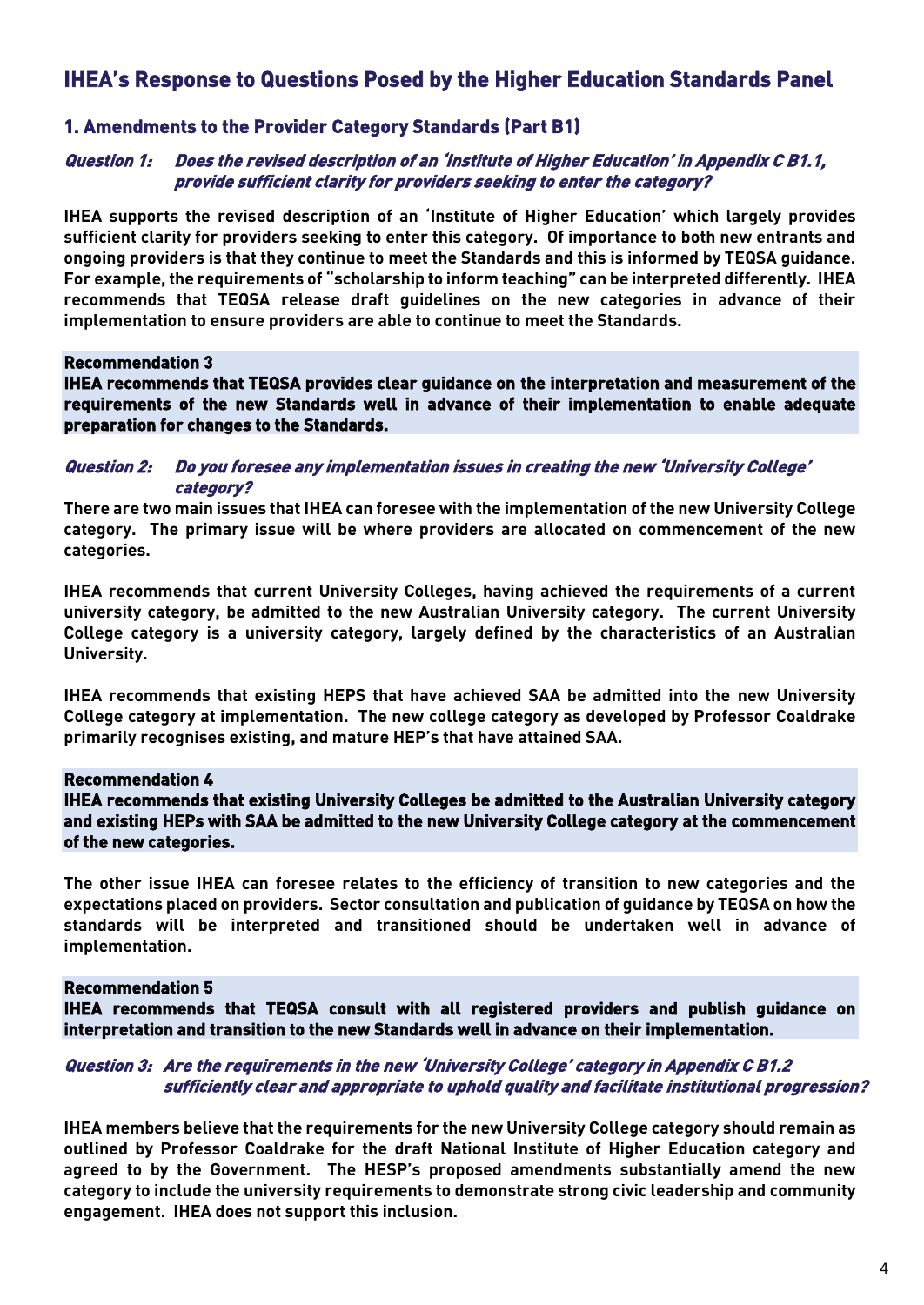IHEA supports Recommendation 6 of the Coaldrake Review:

"Requirements related to industry engagement, civic leadership, and community engagement should be introduced and bolstered in the university categories of the Higher Education Provider Category Standards. Industry engagement requirements should also be part of the proposed 'National Institute of Higher Education' [now University College] category." 3

## The Australian Government's response to this recommendation was

"Government supports the proposal that the requirement for industry engagement should be mirrored in the proposed 'University College' category, to encourage strong ties between these high performing providers and industry partners." 4

The Government's response did not include the addition of civic leadership and community engagements in the University College category but did support its inclusion in the Australian University category, not as a compliance measure, but to reflect what Australian Universities are already doing:

"As noted by Professor Coaldrake, it should not be the intention of this recommendation to introduce a new compliance burden. The Government recognises that universities are already undertaking effective work in these areas – this recommendation will instead recognise, support and encourage these efforts." 5

It was clearly not the intention of either Professor Coaldrake or the Government to add a requirement for civic leadership and community engagement to the new University College category.

Both the Review and Government's response make it clear that the 'University College' category is differentiated from the 'Australian University' category. It was acknowledged by government that renaming of the 'National Institute for Higher Education' to 'University College' gave greater recognition to the quality and status of impacted providers than the name that was initially proposed. It was not intended to create a 'pseudo-university' or 'university-lite' category.

Adding university characteristics to the college category also reduces differentiation and diversity. Professor Coaldrake as reflected on this in his comment that:

"…increasing from one to two the number of categories catering to those higher education providers which are not universities…addresses an issue of under-differentiation of such providers in the current PCS." 6

#### Professor Coaldrake went on to recommend

"…two categories for universities and two categories for higher education providers which are not universities…" 7

IHEA members are concerned that narrowing definitions will stifle diversity, innovation and transition.

Professor Coaldrake sought to address concerns that the gap between the current Higher Education Provider and current Australian University College category was too great.<sup>8</sup> Reducing the differentiation between the recommended University College and Australian University categories retains the imbalances of the current Standards and reduces the differentiation and diversity driven by the new Standards.

<sup>&</sup>lt;sup>3</sup> Professor Coaldrake, "What's in a Name? Review of the Higher Education Provider Category Standards Final Report", October 2019, p. 41.

<sup>4</sup> Australian Government Department of Education, "Review of the Higher Education Provider Category Standards Australian Government Response", December 2019, p. 9.

<sup>5</sup> Australian Government Department of Education, "Review of the Higher Education Provider Category Standards Australian Government Response", December 2019, p. 10.

<sup>&</sup>lt;sup>6</sup> Professor Coaldrake, "What's in a Name? Review of the Higher Education Provider Category Standards Final Report", October 2019, p. vi.

<sup>&</sup>lt;sup>7</sup> Professor Coaldrake, "What's in a Name? Review of the Higher Education Provider Category Standards Final Report", October 2019, p. 15.

<sup>8</sup> Professor Coaldrake, "What's in a Name? Review of the Higher Education Provider Category Standards Final Report", October 2019, p. 14.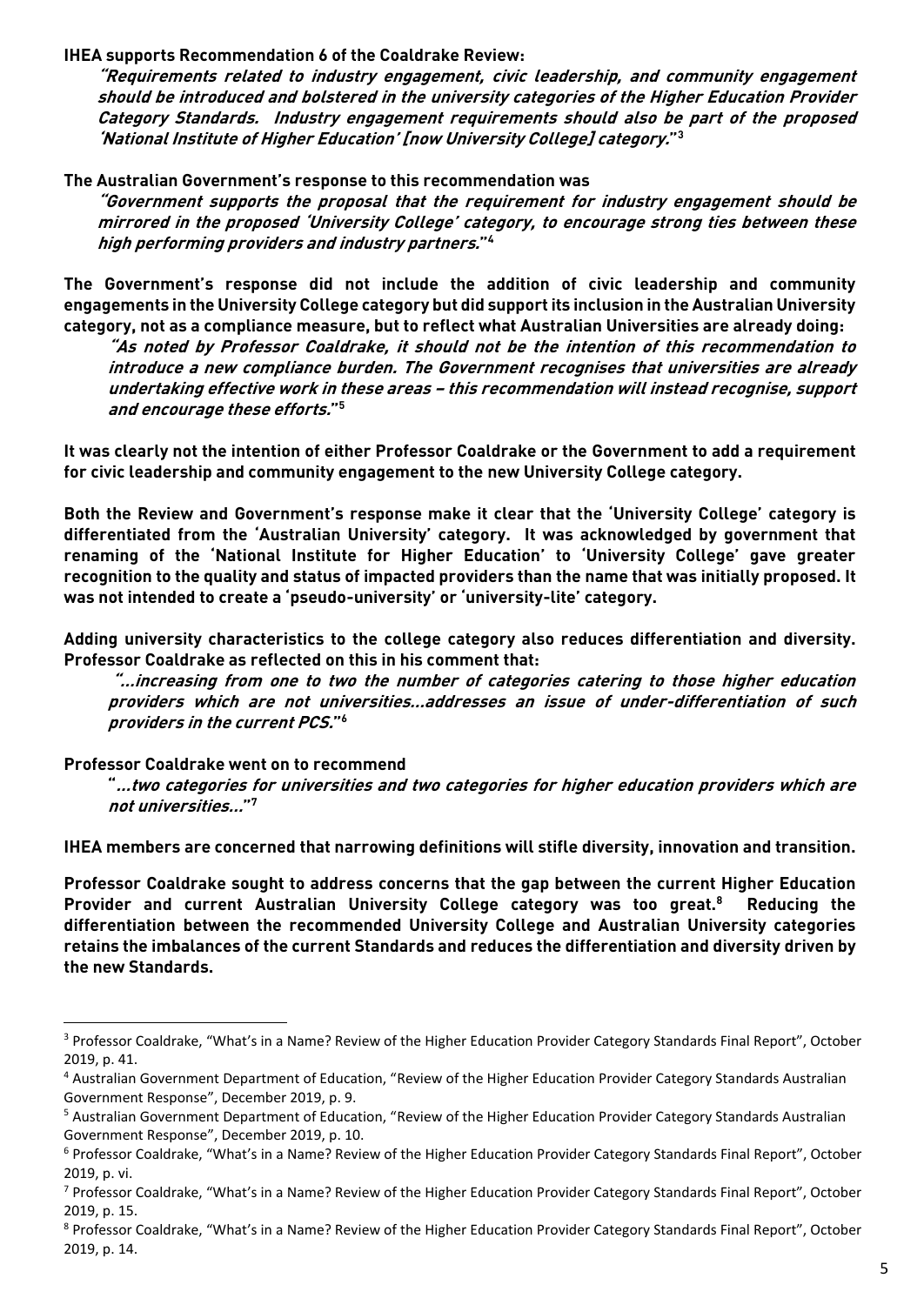IHEA supports the defining university characteristics of civic leadership and community engagement being retained solely in the university categories of Overseas University in Australia and Australian University.

#### Recommendation 6

IHEA recommends that the requirements for civic leadership and community engagement not be added to the college category and that they remain in the Overseas University in Australia and Australian University categories.

#### Question 4: Is there sufficient clarity for providers about the distinct requirements in the revised 'Australian University' category for providers offering courses of study in three or more broad fields of education versus those with a 'specialised focus' (Appendix C B1.3)?

IHEA members believe that the distinct requirements in the revised 'Australian University' category for providers offering courses of study in three or more broad fields of education and those universities with a 'specialised focus' is sufficiently clear. The HESP have drafted an effective set of requirements that reflect the recommendations of the Coaldrake Review and the Government's response.

#### Question 5: Do you consider the research benchmarks outlined in Appendix C B1.3 (16) (i.e. that research be 'world standard and/or be of national standing in fields specific to Australia') appropriate for the revised 'Australian University' category standard?

The research benchmarks appear to IHEA to be appropriate.

#### Question 6: What factors should TEQSA consider in determining whether the research at an Australian University is 'world standard', in particular where an existing benchmarking exercise, such as the ERA, is not available?

IHEA advocates for the inclusion of several different research benchmarking tools and that the measurement of this requirement should not be limited to a single form of benchmarking, such as the ERA. Ensuring that TEQSA has the flexibility to use a range of different, appropriate and adaptable benchmarking tools will provide TEQSA with the greatest flexibility and ensure the longest lifespan of relevance and effectiveness for the new provider categories.

## Question 7: On what basis should TEQSA assess whether an Australian University meets the benchmark for research of 'national standing in fields specific to Australia'?

IHEA has no specific feedback in response to this question.

## Question 8: Do the draft criteria for the revised 'Overseas University in Australia' category in Appendix C B1.4 provide sufficient clarity for providers wishing to enter the category?

The draft criteria for the revised 'Overseas University in Australia' category seem to provide sufficient clarity for providers seeking to enter this category.

## Question 9: Are the requirements for industry engagement, civic leadership, and community engagement sufficiently clear in the draft standards (Appendix C B1.2 (9-10)?

IHEA members are opposed to the civic leadership and community engagement criteria being added to the college category. The simple renaming of the draft National Institutes of Higher Education category to University College does not necessitate the inclusion of Australian University characteristics into the college category. This issue has been addressed earlier.

IHEA supports the principles underlying the inclusion of these characteristics in the university categories and believe they reflect sector and community expectations of Australian Universities.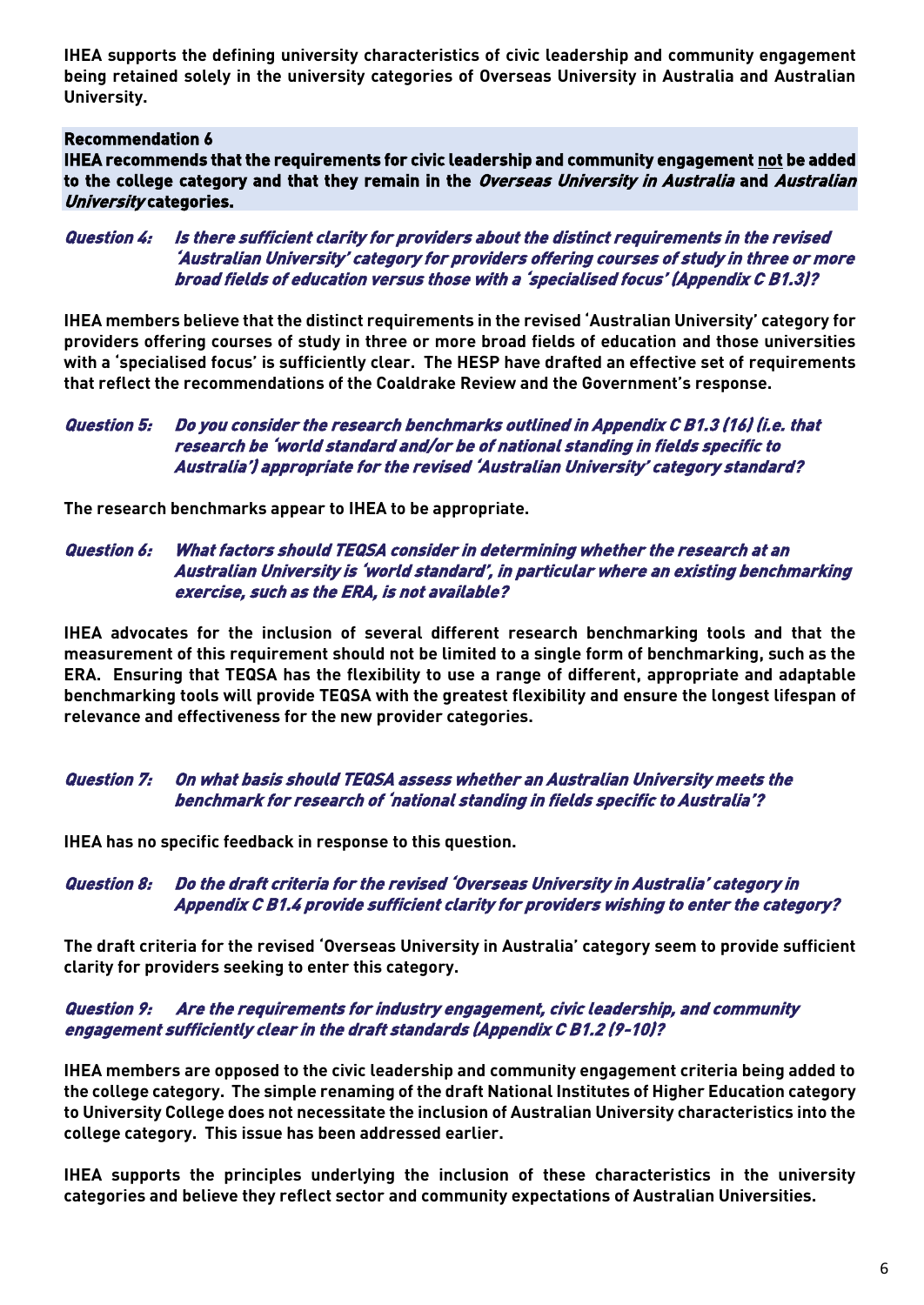It is essential that TEQSA prepare clear guidance on these criteria to minimise subjective interpretation and ensure all providers can reasonably meet the expectations of their category. For institutions seeking to transition between categories, guidance on regulator interpretation of these criteria will be critical. For example, providers seeking to transition from the institute category to the college category will seek guidance on the industry engagement requirements.

IHEA members are concerned that both inadequate and over prescriptive guidance on these criteria could stifle transition between categories and impact the objective of the Coaldrake Review that the:

"Higher Education Provider Category Standards must enable providers to transition to other categories and grow their course and research offerings." 9

IHEA recommends that sector consultation and preparation of guidance materials be undertaken in advance of the commencement of the new Standards.

# 2. Amendments to the self-accrediting authority criteria (Part B2)

## Question 10: Do you have any comment on the draft amendments to the criteria for seeking authority for self-accreditation (Part B2 of the Threshold Standards), described in Appendix D?

IHEA members welcome the streamlining of the criteria for application for self-accrediting authority. There is, however, a minor issue of clarity with the draft criteria presented in the HESP consultation paper. Definitions of unlimited self-accrediting authority and limited self-accrediting authority should be included to meet the Coaldrake Review recommendation that:

"[t]he criteria for seeking self-accrediting authority should be amended to simplify and clearly articulate the types of self-accrediting authority (limited and unlimited) that can be authorised by the Tertiary Education Quality and Standards Agency and the requirements to be demonstrated by providers seeking self-accreditation status."<sup>10</sup>

#### Recommendation 7

IHEA recommends that definitions of Unlimited Self-Accrediting Authority and Limited Self-Accrediting Authority be included to clarify the different types of Self-Accrediting Authority.

- 3. Provisions for greenfield universities
- Question 11: Do you think there should be provision for greenfield entry to the 'University College' category as a destination, as well as a pathway to the 'Australian University' category?

#### Question 12: Do you have any comments on the implementation issues associated with greenfield universities (Appendix C B1.2 (11-14)?

IHEA supports the provision for greenfield entry into the Australian Higher Education system and the capacity for greenfield entry to the university categories but does not believe the draft Standards as proposed by the HESP have adequately explored the requirements for the likely types of greenfield applications.

IHEA does not support greenfield entry to the University College category in a way that would enable an applicant to be admitted to the college category without being assessed, and approved, by TEQSA for self-accrediting status. As drafted, however, it is not possible to grant SAA to greenfield entrants.

The entry of greenfield universities to the college category without SAA will diminish the status of the category, undermine the destination characteristic of the category and perpetuate the category as a transitional destination for aspiring universities.

Professor Coaldrake's Recommendation 7 stated:

<sup>9</sup> Professor Coaldrake, "What's in a Name? Review of the Higher Education Provider Category Standards Final Report", October 2019, p. vii.

<sup>&</sup>lt;sup>10</sup> Professor Coaldrake, "What's in a Name? Review of the Higher Education Provider Category Standards Final Report", October 2019, p. 24.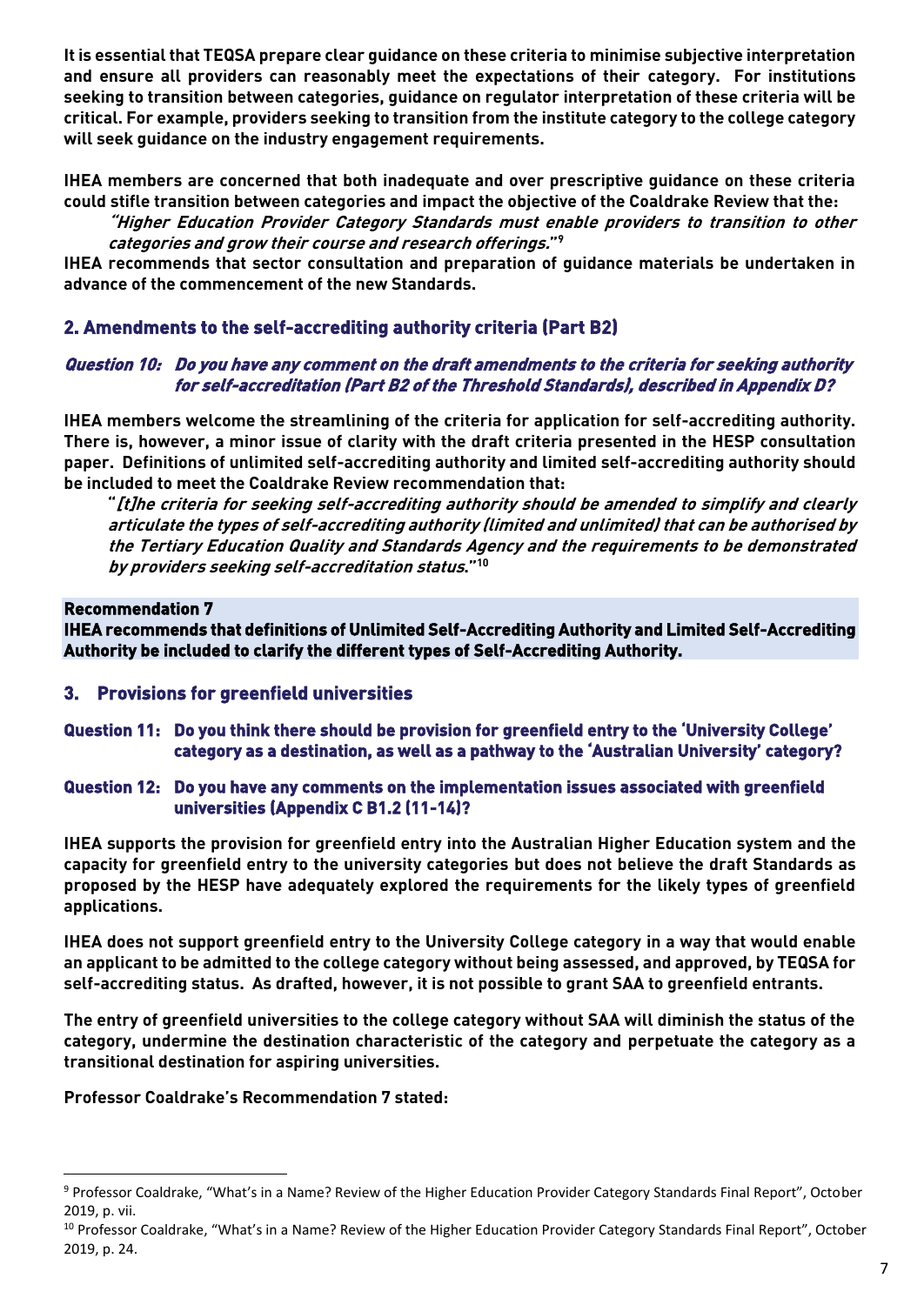"[t]o ensure Australia's higher education sector is positioned to support innovation, population growth, and demand for higher education in the future, the Tertiary Education Quality and Standards Agency Act 2011 should be amended to allow for 'greenfield' universities." 11

IHEA does not believe that enabling greenfield University Colleges without approved SAA on entry meets the aim of this recommendation.

As drafted, the requirements for a greenfield institution to achieve access to the 'University College' category would expose the college category to bifurcation around institutions that meet the SAA requirements and those who show the 'potential' to meet the requirements.

The category would subsequently contain University Colleges that have developed a track record of good academic governance, compliance and delivery of quality education, and University Colleges that have "credible policies, plans and procedures to meet the criteria in the 'University College' category". 12

A range of other considerations are not addressed by the HESP's proposal, for example:

- The consequence of a greenfield University College not subsequently meeting the requirements.
- Timeframes by which those plans must be achieved or any penalty for failure to achieve them.

IHEA members are concerned that if the HESP proposal is adopted, the same issues with the current Australian University College category (that there is no clear outcome for entrants that remain unable to meet the requirements to transition into the Australian University category) will be carried over into the new PCS.

IHEA members also have concerns about the requirement and expectation that greenfield institutions will need to be mentored or sponsored by an existing University. Whilst this will have been drafted with good intent, and the practice may be occurring, making this a requirement of the category has the potential to cause significant issues for providers seeking admission to this category including:

- A suitable or willing sponsor within the existing Australian University cohort may not be able to be secured by an aspiring Australian University, particularly an independent university with a non-traditional or innovative model.
- The sector operates on a competitive basis with institutions competing with one another to attract students, deliver unique and valuable courses for students and attract public and private funding. Universities show a willingness to support and mentor complementary institutions but little willingness to collaborate with competitors.

Insisting on a mentoring or sponsorship arrangement does not provide a guarantee of quality. There is no definition or explanation about the duration, aim or quality of the mentoring and sponsorship. Ultimately, there will still be a reliance on TEQSA's judgement about the quality of the institution as it is approved for entry into a category, and this is entirely appropriate and is the legitimate role of the regulator.

Therefore, more thinking and consultation needs to be directed to developing a set of national protocols that could provide regulations for the establishment of greenfield universities without undermining the existing categories or delaying the implementation of the categories as recommended by the Coaldrake Review and supported by government.

# 4. Transition arrangements for existing providers

## Question 13: Do you identify any issues of concern for providers in the Australian University of Specialisation and Australian University College categories that transition to the new 'Australian University' category—either with or without a 'specialised focus'?

IHEA has no issues of concern with the transition of the Australian University of Specialisation and Australian University College category into the new Australian University category.

<sup>&</sup>lt;sup>11</sup> Professor Coaldrake, "What's in a Name? Review of the Higher Education Provider Category Standards Final Report", October 2019, p. vii.

<sup>&</sup>lt;sup>12</sup> Australian Government Department of Education, Skills and Employment, "Amending the Higher Education Framework: Provider Category Standards", Higher Education Standards Panel Consultation Paper, February 2020, p. 18.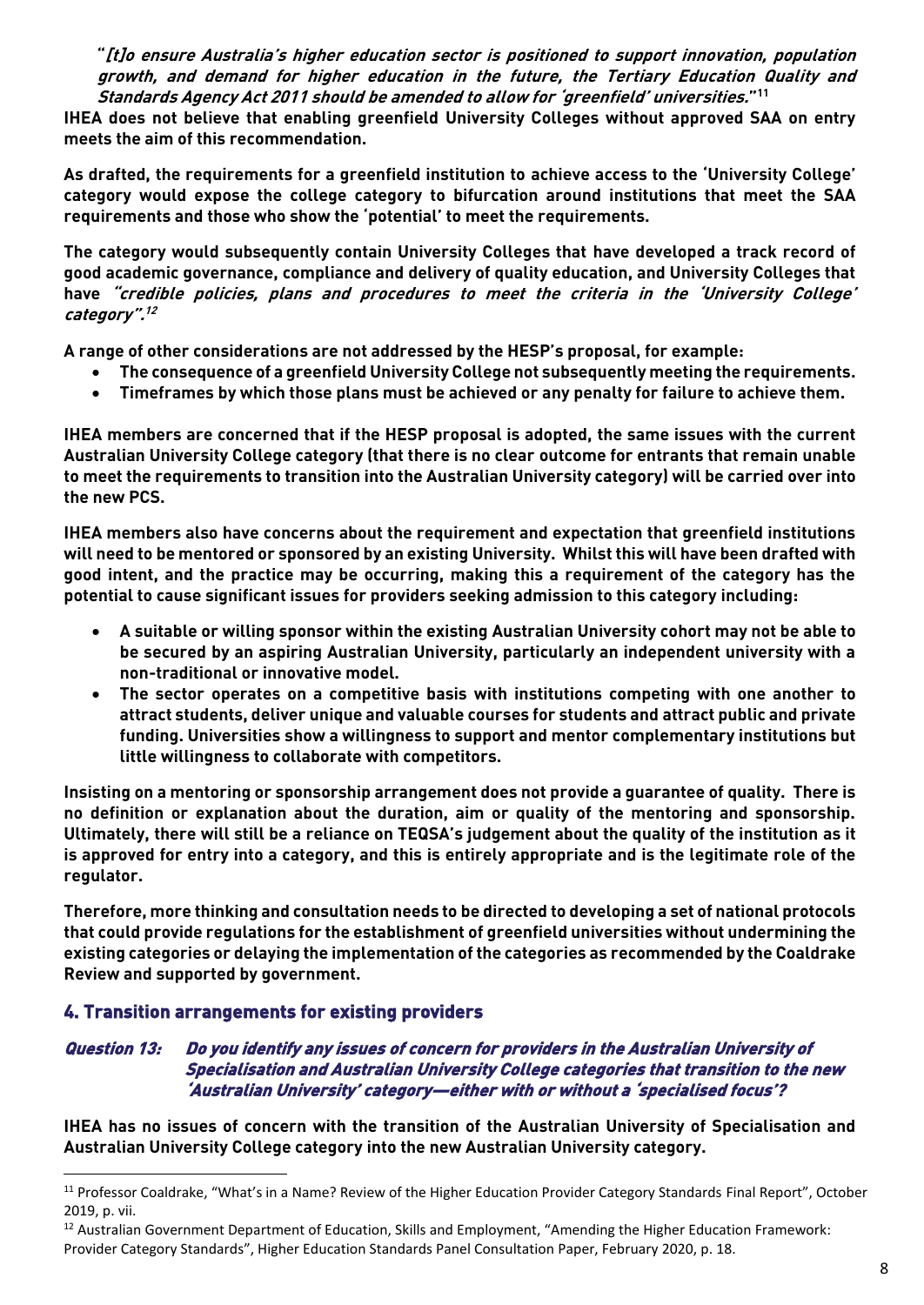Institutions in these categories have met the onerous requirements of the current Standards which are substantially higher than the new institute and college categories. The current University of Specialisation has been operating as a University for several years, and by the time of implementation of the new Standards the University College will be well established.

#### IHEA supports Professor Coaldrake's finding that:

"[t]here is a general consensus that providers are highly unlikely to achieve the transition within the five year timeframe unless they are already mostly meeting the requirements of the 'Australian University' category at time of entry to the 'Australian University College category." 13

Therefore, the existing Australian University College is already mostly meeting the requirements of being an Australian University and warrants transition to the new Australian University category at commencement of the new Standards. The University of Specialisation is an established university with a unique position in the higher education landscape and a substantial research profile in its specialised offerings. It is essential that this institution be included in the Australian University category.

There is substantial reputational risk associated with relegation of an institution that is currently located in a university category back to a category with a lower level of standards. It would not serve the interests of the sector, their students or alumni to have the good standing of these providers diminished.

The new university Standards are based on a university being defined by its scholarship and research with as broad or narrow a focus as is fitting to the university's mission and objectives. This is essential to the development of innovative institutions focused on excellence in their fields of expertise. Transition of current University Colleges and the University of Specialisation directly into the Australian University category is completely aligned with the intent of the Coaldrake Review recommendations and is supported by the Australian Government's response.

#### Recommendation 8

IHEA recommends that providers in the Australian University of Specialisation and Australian University College categories transition to the new 'Australian University' category on commencement of the new Standards.

Question 14: Are there other aspects of the transition of providers occupying the Higher Education Provider category to the new categories that the Panel has not considered but should?

IHEA has no other issues of concern that the Panel should consider.

<sup>13</sup> Professor Coaldrake, "What's in a Name? Review of the Higher Education Provider Category Standards Final Report", October 2019, p. 13.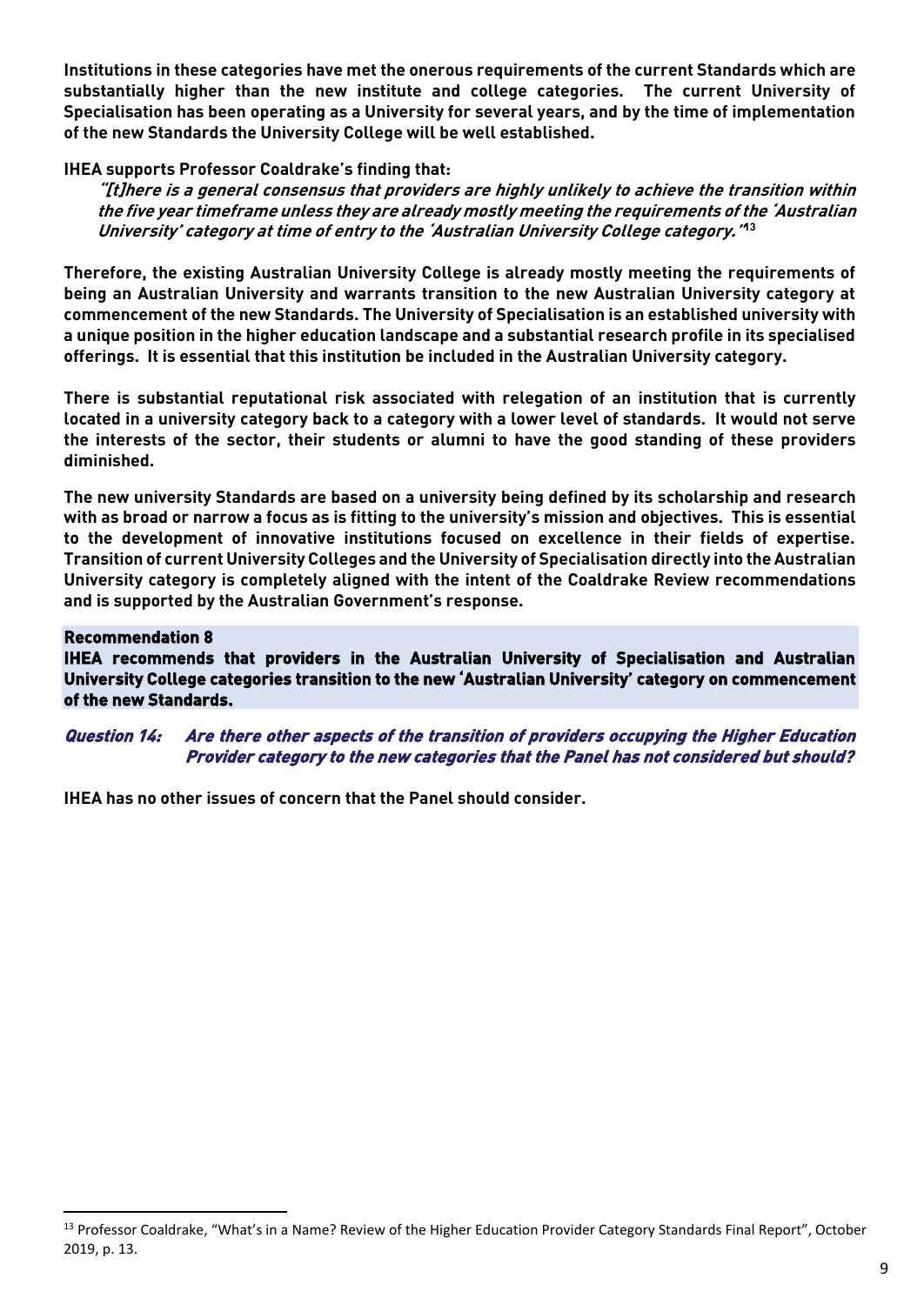We thank the Higher Education Standards Panel for the opportunity to comment on the proposed amendments to the Provider Category Standards Consultation Paper and look forward to discussions with you to clarify any of the recommendations IHEA makes in this submission.

# Independent Higher Education Australia

IHEA is a peak body for Australia's registered and accredited independent higher education providers (including independent universities) with campuses across Australia.

The majority of Australian independent providers are members and educate students in a range of disciplines including Law, Agricultural Science, Architecture, Business, Accounting, Tourism and Hospitality, Education, and Health Sciences, Theology, Creative Arts, Information Technology and Social Science. IHEA members are higher education institutions with both for-profit and not-for-profit models and educate domestic and international students in undergraduate and postgraduate programs.

The Australian independent higher education sector comprises more than 130,000 students and 120 institutions, with independent providers variously accredited to offer courses across the full AQF range (Diplomas to Doctorates).

Membership of IHEA is only open to providers that are registered with the Australian regulator – Tertiary Education Quality and Standards Agency (TEQSA). Membership is also conditional on continued compliance with IHEA's Code of Good Practice.

IHEA's primary goal is promoting equity, choice and diversity for all Australian higher education students.

**Contacts: Independent Higher Education Australia** Dr. Sally Burt Policy & Research Manager Email: [sally.burt@ihea.edu.au](mailto:sally.burt@ihea.edu.au) Phone:(03) 9642 5212

Mr Simon Finn Chief Executive Officer Email: [simon.finn@ihea.edu.au](mailto:simon.finn@ihea.edu.au) Phone:(03) 9642 5212